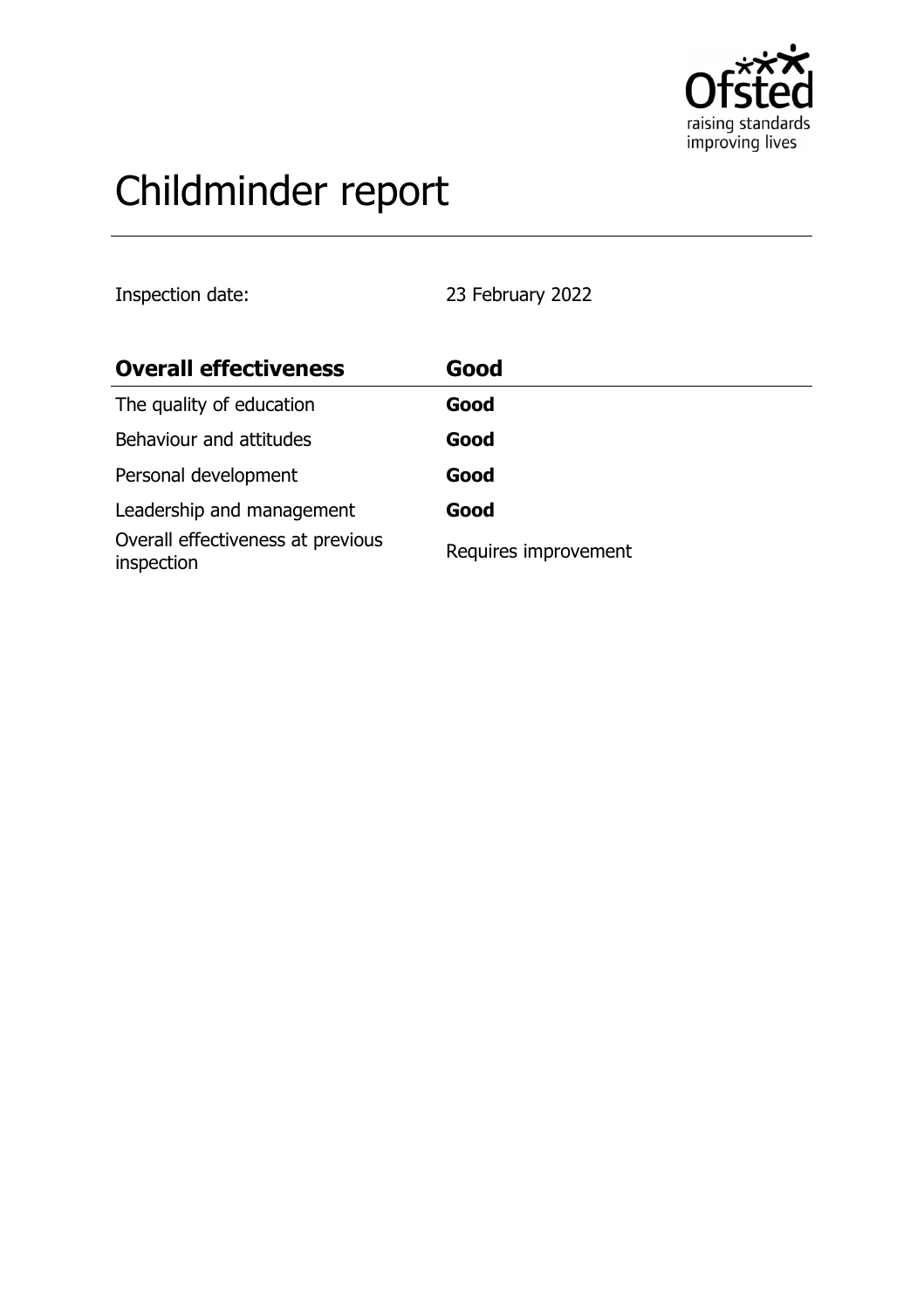

# **What is it like to attend this early years setting?**

### **The provision is good**

Children have lots of fun with the playful and welcoming childminder. They have formed strong bonds with her and the sound of laughter fills the room as they play. When children arrive, they quickly find their favourite toys and are soon content and happy. They enjoy a range of opportunities to help them to gain new skills and learn. Children are interested and curious as they discover stimulating and wellplanned activities. For example, they explore different shapes, textures and light as they learn about Valentine's Day.

The childminder has high expectations for children's behaviour. They learn to be polite and respectful, for example when they say 'please' and 'thank you' during mealtimes. Children turn to the childminder when they need help with skills, such as dressing the doll, or when they need comfort. They snuggle up with her and enjoy a cuddle when they are tired or need reassurance.

Children demonstrate their growing independence skills as they hang up their coats, wash their hands and eat their lunch. They learn to care of other living things. For example, children feed the tortoise, and plant seeds in the garden. They are pleased to grow food to share with the tortoise. This helps children develop self-confidence, and a sense of themselves as helpful and important in the world.

## **What does the early years setting do well and what does it need to do better?**

- $\blacksquare$  The childminder demonstrates enthusiasm and joy about the work that she does. She has reflected on the outcomes of previous inspections and has found ways to improve her practice and knowledge. For instance, the childminder sought advice from other professionals, such as in the local authority, to support her own professional development. She recognises that she must continue to build her knowledge and skills to maintain consistent quality of education and care.
- $\blacksquare$  The childminder knows the children well. She creates a curriculum that helps them to learn the skills and knowledge they need for their future learning, such as school. The childminder thinks about their needs and interests, and notices when they might be falling behind in their development. She shares timely and detailed information with other professionals to help secure further support for children with special educational needs and/or disabilities.
- The childminder focuses on helping children to gain communication and language skills. She sits at their level and speaks clearly to them so they can hear the words and repeat them. For example, the childminder speaks in short sentences and emphasises key words to help children follow instructions. She uses what children love to do, such as playing with the toy farm, to introduce new words and sounds.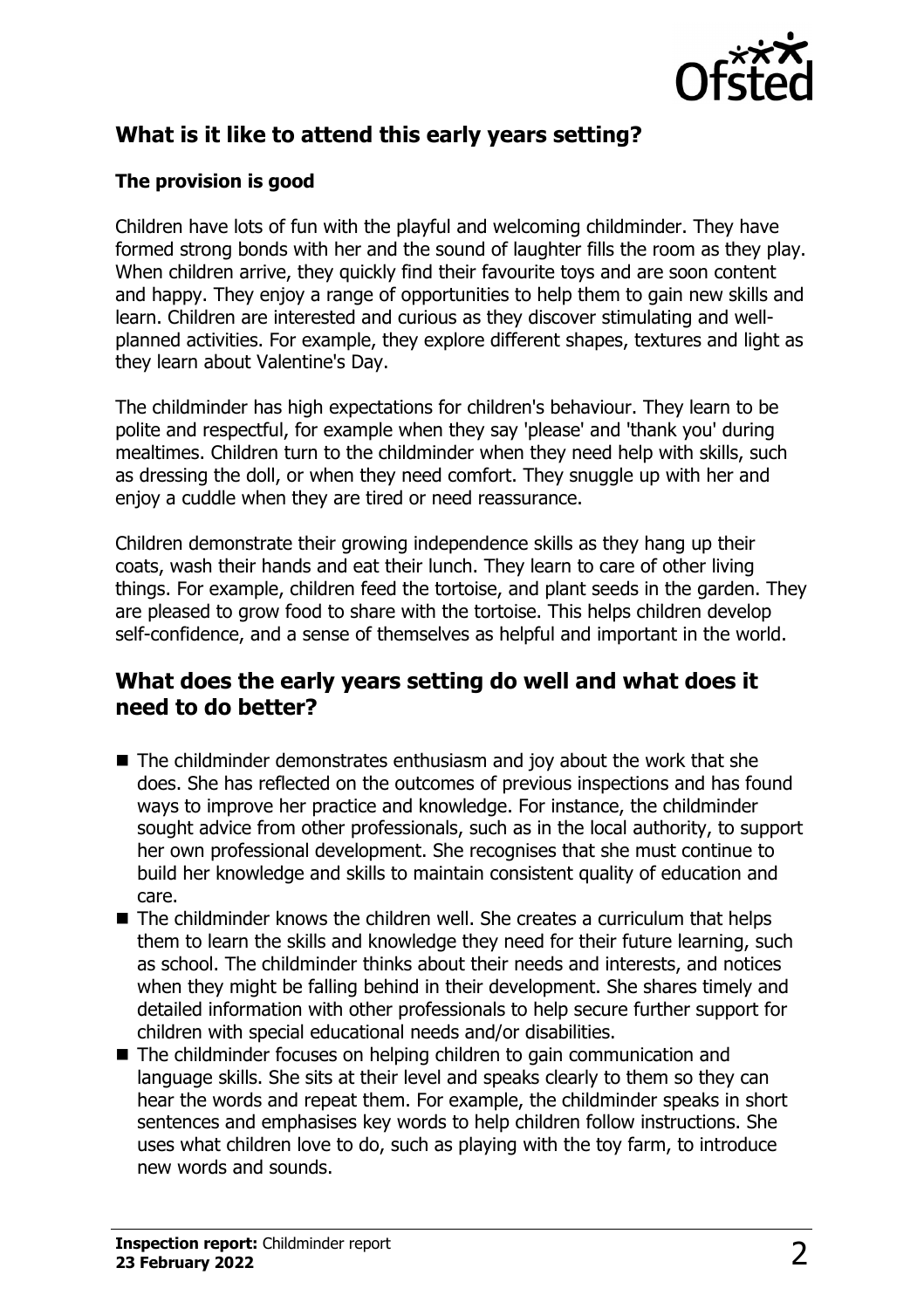

- $\blacksquare$  Children have favourite books and stories. They delight in sharing these with the childminder. She reads at a good pace, allowing children to point at the pictures and to answer her questions. For example, children love to find characters hidden in the 'lift the flaps' book. The childminder supports children's growing love of stories by letting them take books home to share with their parents.
- $\blacksquare$  The childminder encourages children to be healthy and active. They have space to run, dig in soil and ride equipment as they develop their large muscles in the safe outdoor space. The childminder takes children on regular walks in the woods, and on outings, for example to the park and farm. She works with parents to develop healthy routines, including for screen time and sleep, and shares advice with them to support healthy eating. This maintains consistency in children's care and health.
- $\blacksquare$  The childminder is understanding and empathetic when children are upset or need additional support to regulate their emotions. However, her curriculum does not focus on supporting children to name and describe their feelings to support them, to gain a deeper awareness of their emotions.
- $\blacksquare$  Parents are pleased with the communication they receive from the childminder. They know what their children are learning and know how to further support them at home. Parents say their children tell them how much they love spending time with the childminder.

# **Safeguarding**

The arrangements for safeguarding are effective.

The childminder knows the signs and symptoms of abuse and what to do if she has concerns about children's welfare or safety. She has policies and procedures in place to help her make timely referrals, when required, to other professionals. The childminder has updated her knowledge and skills and understands wider safeguarding issues, such as the 'Prevent' duty guidance. She is mindful of keeping children safe in the community. For instance, the childminder has conversations with parents about keeping children safe when they are using the internet at home. She successfully helps parents to access support and advice from other professionals and agencies.

# **What does the setting need to do to improve?**

#### **To further improve the quality of the early years provision, the provider should:**

- $\blacksquare$  continue to evaluate practice and provision to further develop and maintain professional skills and knowledge to the highest level
- $\blacksquare$  strengthen the curriculum for supporting children's personal, social and emotional development, particularly in relation to recognising and talking about feelings and emotions.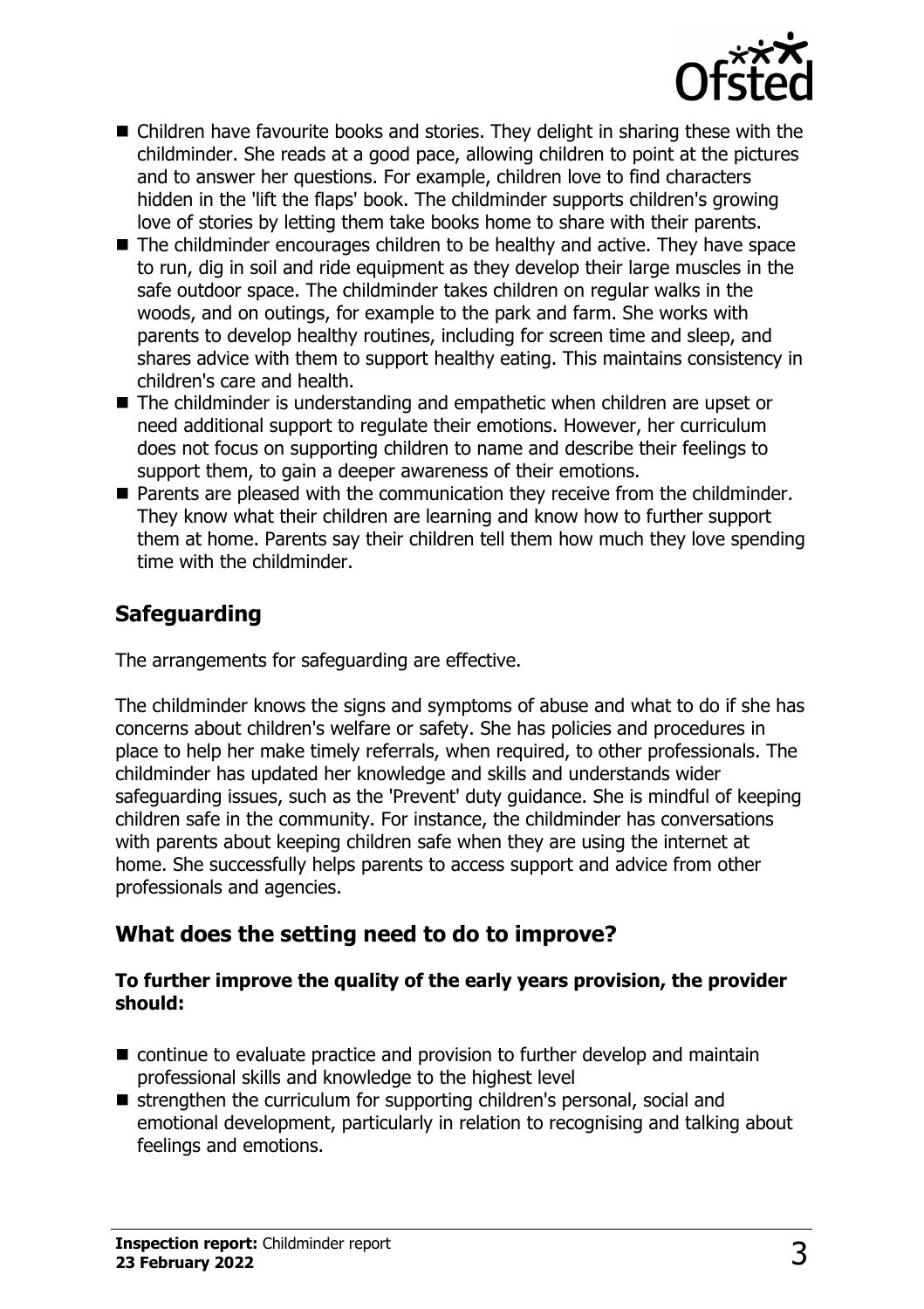

| <b>Setting details</b>                         |                                                                                      |
|------------------------------------------------|--------------------------------------------------------------------------------------|
| Unique reference number                        | EY350513                                                                             |
| <b>Local authority</b>                         | Kent                                                                                 |
| <b>Inspection number</b>                       | 10131484                                                                             |
| <b>Type of provision</b>                       | Childminder                                                                          |
| <b>Registers</b>                               | Early Years Register, Compulsory Childcare<br>Register, Voluntary Childcare Register |
| Day care type                                  | Childminder                                                                          |
| Age range of children at time of<br>inspection | 3 to 11                                                                              |
| <b>Total number of places</b>                  | 6                                                                                    |
| Number of children on roll                     | 6                                                                                    |
| Date of previous inspection                    | 6 November 2019                                                                      |

## **Information about this early years setting**

The childminder registered in 2007 and lives in Sittingbourne, Kent. She cares for children from 7am to 5.30pm, Monday to Friday, throughout the year. The childminder receives funding to provide free early education for children aged three and four years. She has an appropriate childcare qualification at level 3.

## **Information about this inspection**

#### **Inspector**

Alison Martin

#### **Inspection activities**

- This was the first routine inspection the childminder received since the COVID-19 pandemic began. The inspector discussed the impact of the pandemic with the childminder and has taken that into account in their evaluation of the childminder.
- $\blacksquare$  The childminder showed the inspector around the premises and discussed how she ensures they are safe and suitable.
- $\blacksquare$  The inspector observed the interactions between the childminder and the children.
- $\blacksquare$  The childminder and the inspector completed a learning walk together to discuss the childminder's intentions for children's learning.
- $\blacksquare$  Parents shared their views of the setting with the inspector.
- $\blacksquare$  The childminder provided the inspector with a sample of key documentation on request.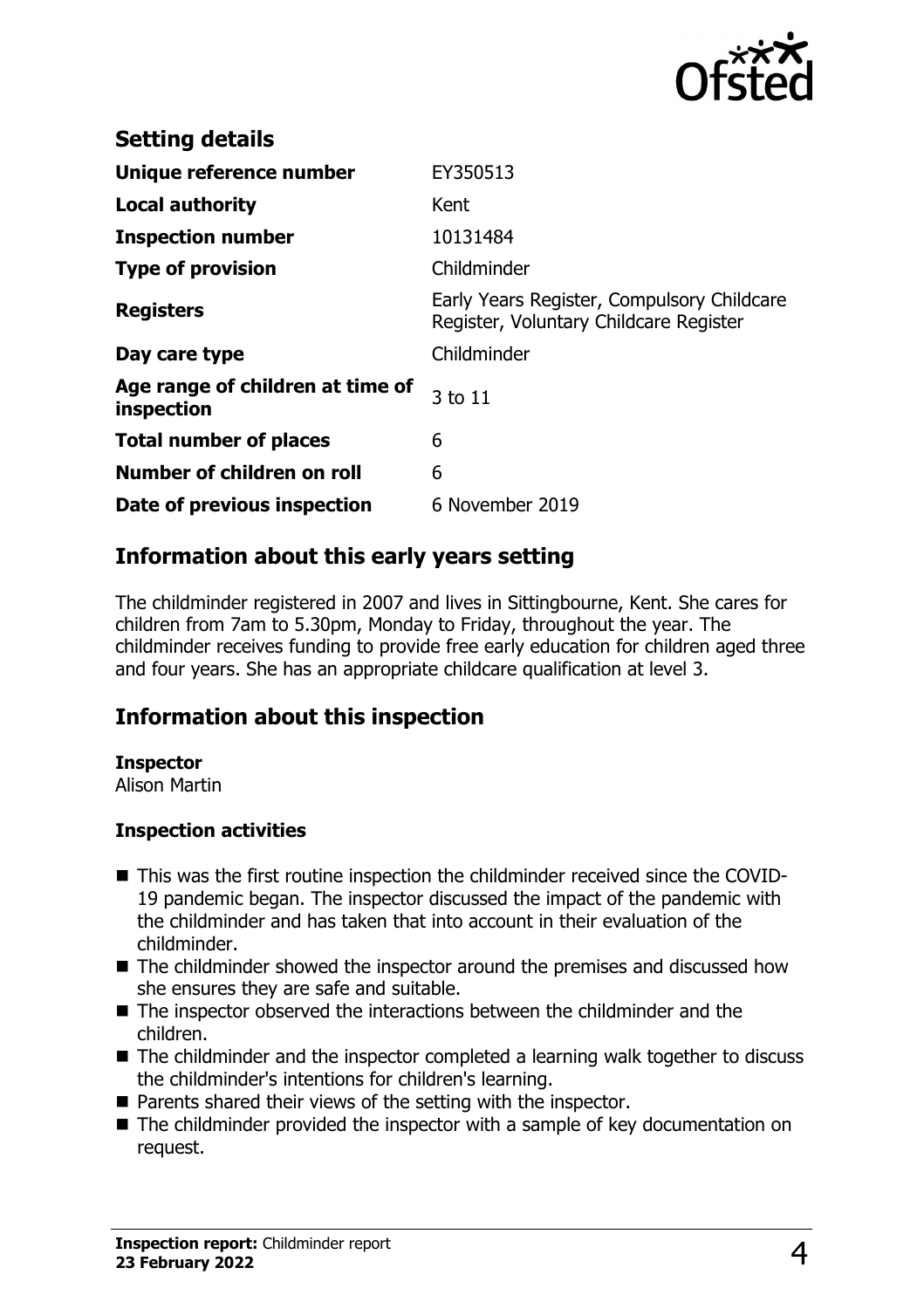

We carried out this inspection under sections 49 and 50 of the Childcare Act 2006 on the quality and standards of provision that is registered on the Early Years Register. The registered person must ensure that this provision complies with the statutory framework for children's learning, development and care, known as the early years foundation stage.

If you are not happy with the inspection or the report, you can [complain to Ofsted](http://www.gov.uk/complain-ofsted-report).